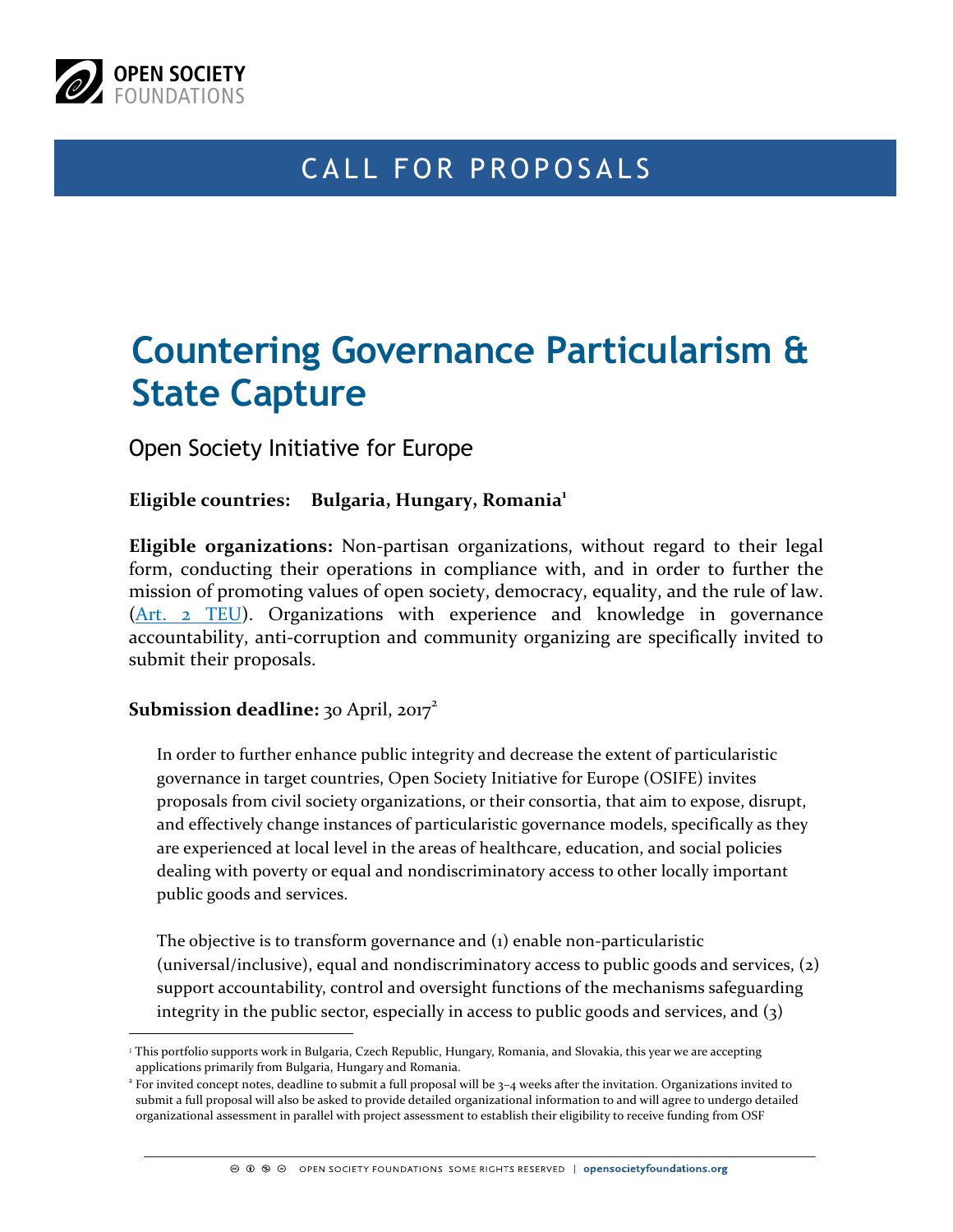promote transparency, as well as universal access to participation within the democratic process especially related to rules governing the access to public goods and services.

We will support collaborations among different actors of civil society (Civil Society Organizations—CSOs), and other endeavors that expose, disrupt, and combat governance particularism by combining transparency/open data work, consumer rights, local activism, community organizing, anti-corruption, social and economic rights, and direct action against governance particularism and abuse. We will particularly support work focusing on local governance including cooperation between civil society organizations in major cities and their local counterparts to do work in specific municipalities and/or communities outside of the country-capitals.

## **Specific Funding Priorities**

- 1. Projects involving grass-roots activism, local public-private collaboration, local communities, and activities outside capitals and major cities. Focus on increased accountability, better governance and countering state capture at the local level. We will prioritize support to projects related to particularism in education, healthcare, and alleviation of poverty.
- 2. Cooperation among nation-wide CSOs, grass-root initiatives and local CSOs, including watchdogs, and/or municipal authorities aimed at improving governance and accountability at local level.
- 3. Developing and sharing of innovative methodologies for accountability and inclusive non-particularistic governance, enabling individual activism, or start-up watchdog activities by individuals or groups without prior experience in their respective communities.
- 4. Increasing engagement of citizens in local public affairs, particularly of previously disengaged groups in questions of accountability and good governance, especially youth and pensioners.

### **OSIFE Will Not Fund:**

- Work in the country capital.
- Political rallies, campaigns to influence elections, or other partisan activities.
- General civic activism (without specific link to accountability and countering state capture).
- Academic research on corruption, or mapping studies without clearly demonstrated relevance in a given context for instilling improvement or change.
- Additional support to organizations already receiving 30% or more of their budget from OSF.
- General/Flexible organizational requests to provide financial sustainability to current work.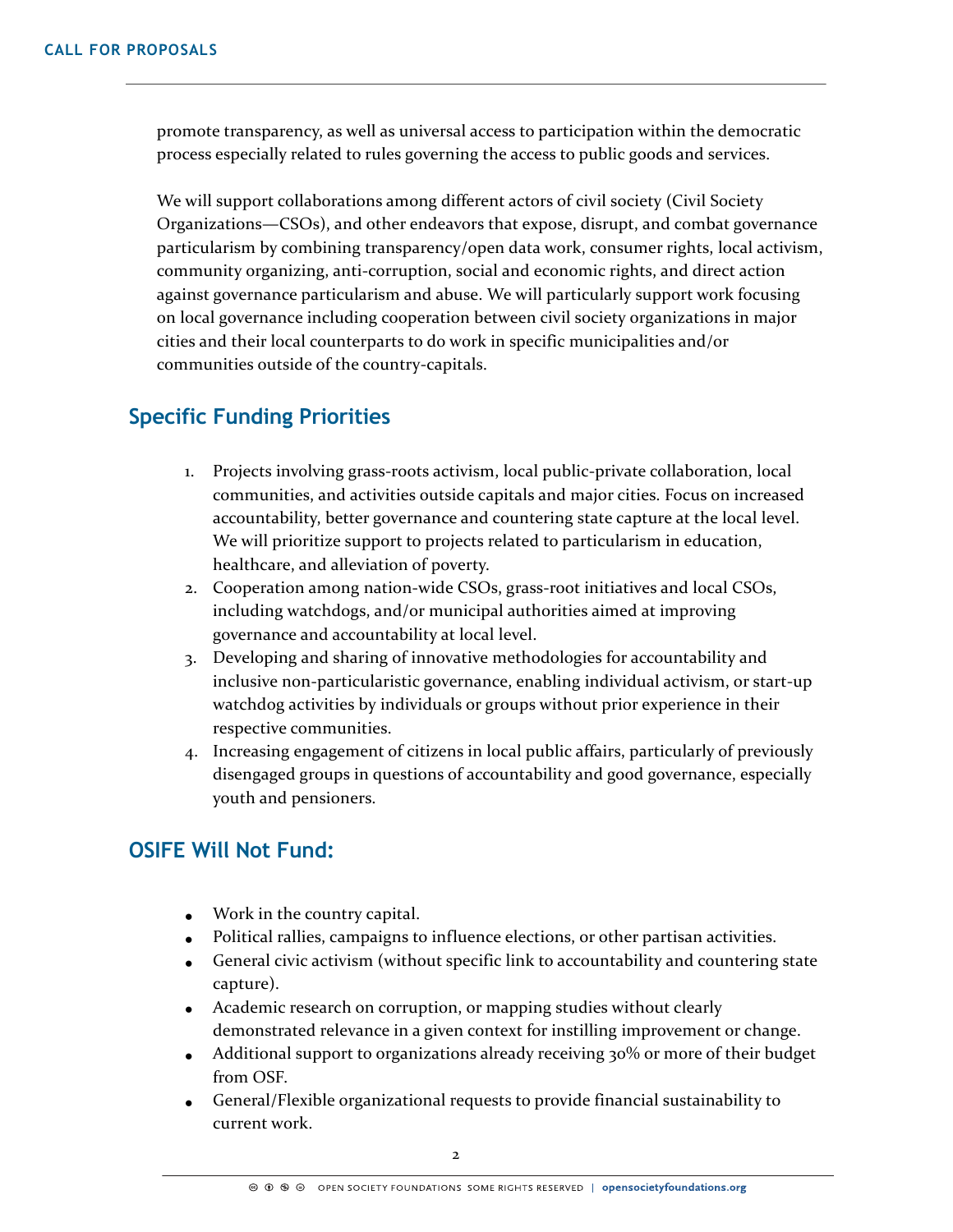## **Additional Recommended Reading:**

#### **Can a Think Tank Help Expose a Captured State?**

https://www.opensocietyfoundations.org/voices/can-think-tank-help-expose-capturedstate

#### **In Leviathan, a World Governed by Unwritten Rules**

ttps://www.opensocietyfoundations.org/voices/leviathan-world-governed-unwritten-rules

#### **Once Riddled with Corruption, Slovakia Sets a New Standard for Transparency,**

https://www.opensocietyfoundations.org/voices/once-riddled-corruption-slovakia-setsnew-standard-transparency

#### **Putting Transparency into Practice in Slovakia: What We Can Learn,**

https://www.opensocietyfoundations.org/voices/putting-transparency-practice-slovakiawhat-we-can-learn

#### **Knowing Your City's Finances Can Bring Real Change,**

https://www.opensocietyfoundations.org/voices/knowing-your-city-s-finances-can-bringreal-change

#### **Corruption in the Czech Republic Finally Meets Its Match, OSF,**

https://www.opensocietyfoundations.org/voices/corruption-czech-republic-finally-meetsits-match

State Capture Diagnostic Roadmap, CSD, www.csd.bg/fileSrc.php?id=23019

Anti-Corruption Policies against State Capture, CSD/SELDI,

http://www.csd.bg/artShow.php?id=17172

Understanding state capture, Freedom From Fear, UNICRI

http://f3magazine.unicri.it/?p=402

#### **Countering State Capture**

https://www.opensocietyfoundations.org/sites/default/files/countering-state-capture-20141104.pdf (Expired call for proposals, includes a good introduction to the state capture problem)

## **Application Process**

#### Concept Paper

Prior to sending a full proposal, applicants should [submit a brief concept paper](https://www.foundationconnect.org/GrantsManager/Pages/V3/Portal/Login/Login.aspx?OrgID=00Dd0000000c6ik&ReturnUrl=%2fGrantsManager%2fPages%2fV3%2fPortal%2fLOI.aspx%3fOrgID%3d00Dd0000000c6ik%26InquiryRT%3d012d0000000SPIT%26CampaignID%3d7010V000002aC6L%26IsDirect%3dtrue%26lang%3den) of no more than two pages to the Open Society Initiative for Europe. We will use this concept paper to determine whether the project meets the priorities of our funding portfolio and provide you with initial comments, if any. If the proposed project fits the funding priorities, applicants may be invited to submit a full proposal. Those invited to submit a full proposal will also receive a budget template.